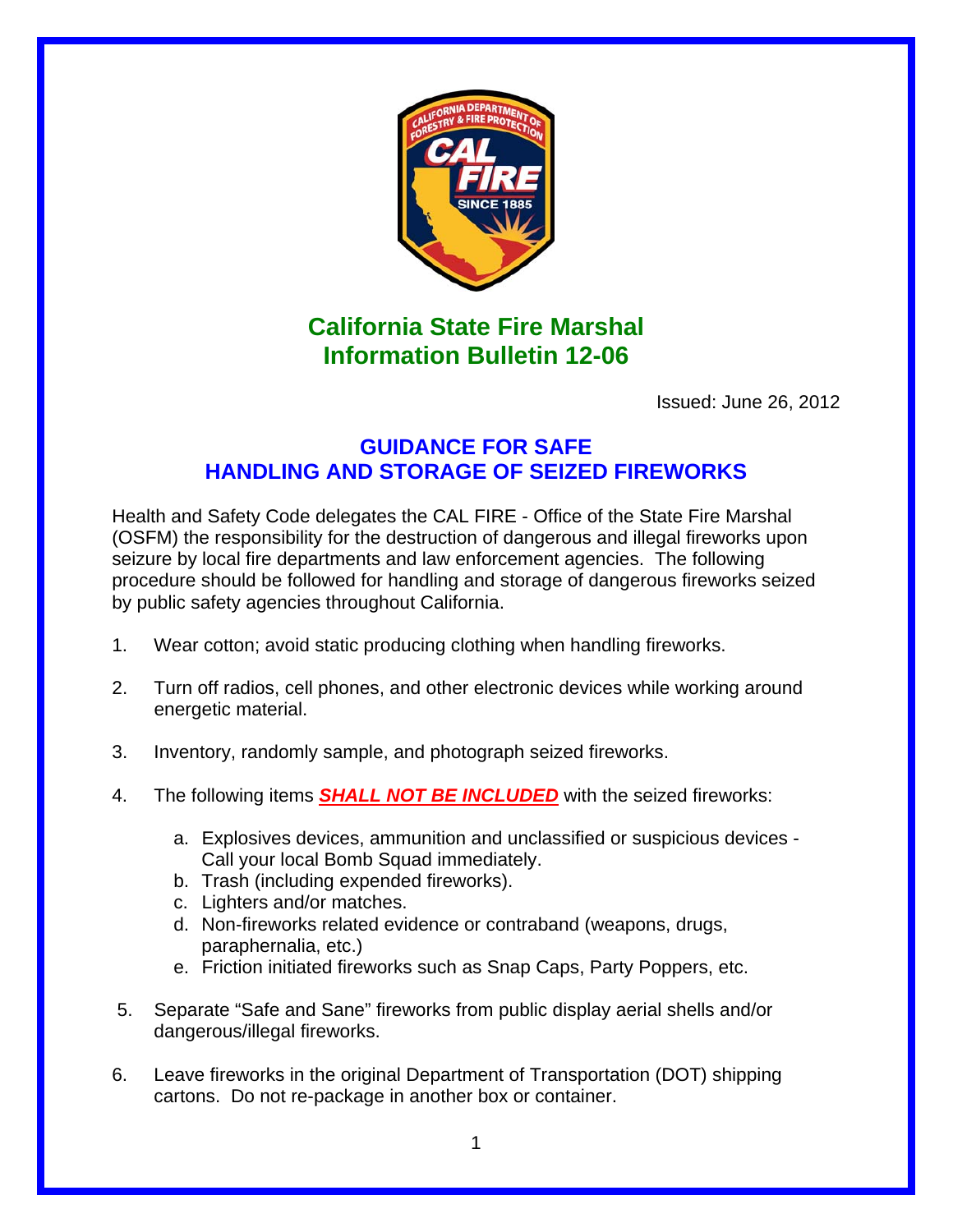- 7. Place loose fireworks in quality cardboard boxes such as banker boxes, photocopy paper boxes, or similar size moving boxes with functional lids*. (Fireworks will not be accepted as loose items in bags, or in boxes that are torn or crushed.)*
- 8. The boxes shall be labeled with the following information: type of fireworks, agency name, name of person responsible for the sorting, and date.
- 9. Do not store fireworks in occupied buildings, work spaces, utility rooms, or near incompatible materials. Store fireworks in a storage building, trailer, semitrailer, metal shipping container or magazine.
- 10. Fireworks storage areas shall be maintained in a neat and orderly manner.
- 11. Complete an OSFM Fireworks Seizure Information form (attached) and email to Fireworks@fire.ca.gov or fax to (916) 445-8458.
- 12. CAL FIRE OSFM representative will contact you to schedule a date/time to collect the fireworks.

For further information contact Jason Dewitt at (916) 445-4106 or Jason.DeWitt@fire.ca.gov

For information regarding the Fireworks Program, please visit our Web site at: *http://osfm.fire.ca.gov/strucfireengineer/strucfireengineer\_fireworks.php*